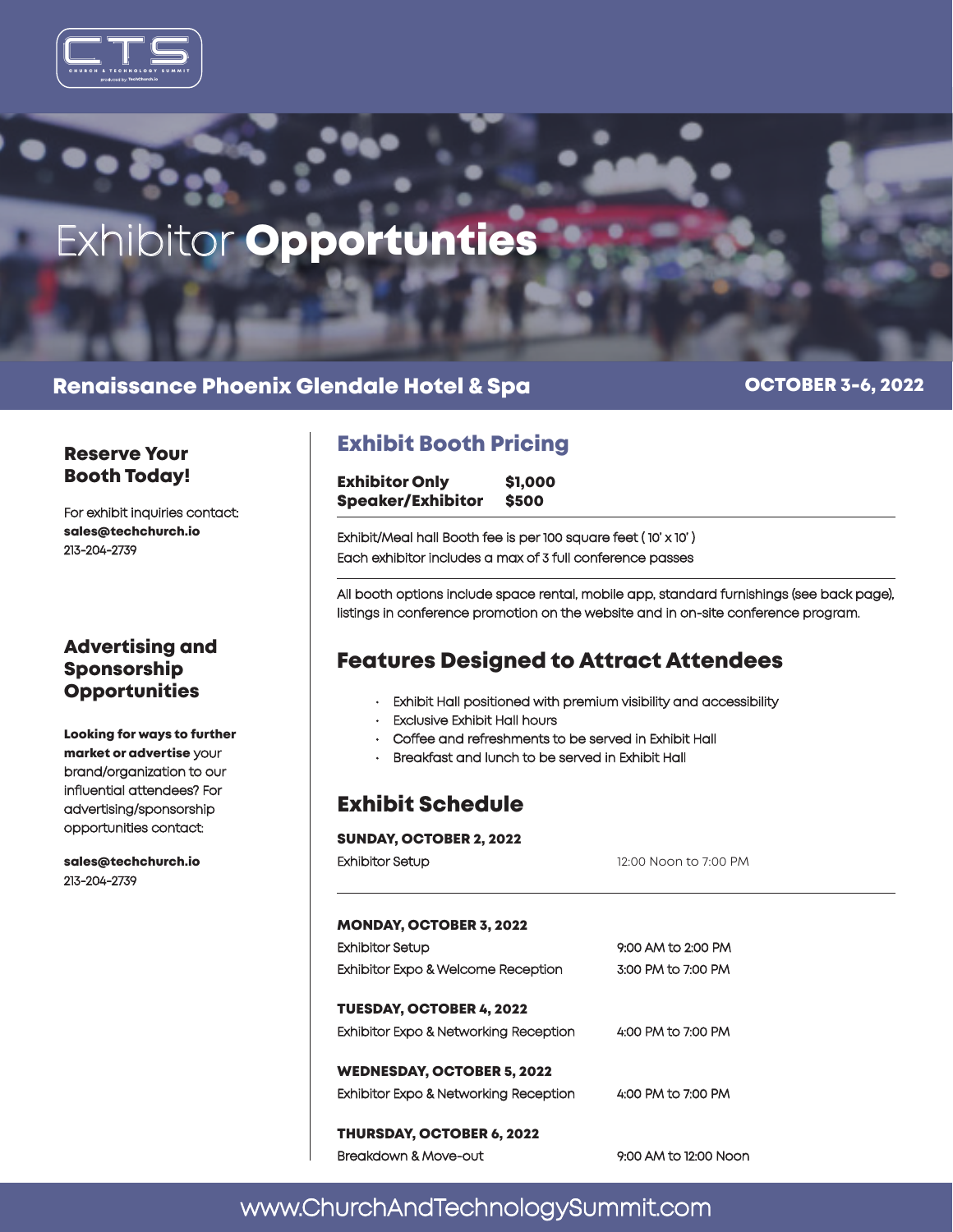

# Exhibit Schedule

| <b>MONDAY, OCTOBER 3, 2022</b>        |                    |
|---------------------------------------|--------------------|
| <b>Exhibitor Setup</b>                | 9:00 AM to 2:00 PM |
| Exhibitor Expo & Welcome Reception    | 3:00 PM to 7:00 PM |
|                                       |                    |
| <b>TUESDAY, OCTOBER 4, 2022</b>       |                    |
| Exhibitor Expo & Networking Reception | 4:00 PM to 7:00 PM |
| <b>WEDNESDAY, OCTOBER 5, 2022</b>     |                    |
| Exhibitor Expo & Networking Reception | 4:00 PM to 7:00 PM |
| <b>THURSDAY, OCTOBER 6, 2022</b>      |                    |
|                                       |                    |

Breakdown & Move-out 9:00 AM to 12:00 Noon



# Exhibit Hall Details

### You Receive

#### At The Conference

- 10' x 10' booth space, plus the following booth furnishings: one 6' skirted table, two side chairs, one wastebasket.
- Complimentary exhibit booth personnel registrations for up to two company representatives per each 10' x 10' exhibit space (limited to a maximum of four). Exhibit booth registrations allow company staff to attend conference General Sessions only; additional fees apply if company staff desire to attend additional breakouts.
- **Exhibitor recognition ribbons**

#### Pre/Post Conference

- Free posting on conference website, May 2021 through March 2022 (includes company name and hyperlink to company website)
- Complimentary pre-conference attendee list for one-time usage prior to conference (list does not include contact info or phone numbers)
- Complimentary post-conference attendee list for one-time usage following conference (list does not include contact info or phone numbers)

### Installation

Installation begins at 12-noon on Sunday, October 2, 2022. All exhibits must be show-ready no later than 2:00 p.m. on Monday, October 3, 2022. No exceptions.

### **Dismantling**

Exhibits may be dismantled starting no earlier than 9:00 a.m and no later than 12noon on Thursday, Ocotber 6, 2022. All exhibit materials must be removed from hall no later than 12noon on Thursday, Ocotber 6, 2022 to avoid additional charges.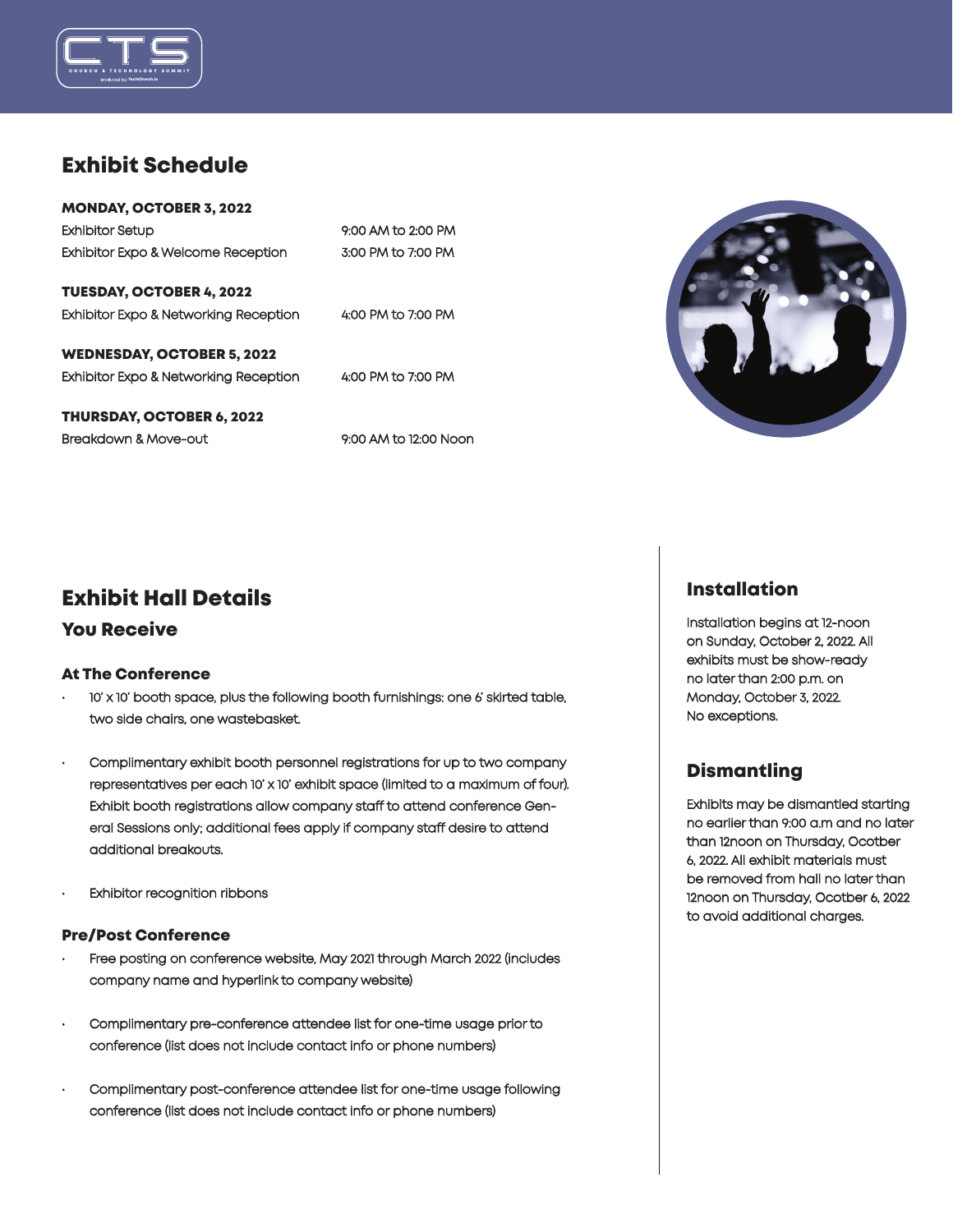

# 2022 Exhibitor Application and Contract

#### Exhibitor Only \$1,000 | Speaker/Exhibitor \$500

Online registration for booth representatives will begin after February 2, 2022 Each **10' x 10'** exhibit booth purchased includes two<br>booth personnel registrations. Registrations are for use by staff of exhibiting company is limited to a maximum of four complimentary exhibit booth personnel passes. Confirmed Exhibitors will be contacted with booth assignments. Final assignment will be based upon order of reservation and other priority criteria described in the Exhibit General Information, Rules and Regulations.

#### Complete information below for your company's contact person. This person will serve as contact in matters pertaining to your exhibit booth.

### Contact Information

**Company** 

| Name of Contact Person                                                                                                                                                                                                                                                                                                                                                                                                                                                                                                                                                 | Title                                                                       |               |        |
|------------------------------------------------------------------------------------------------------------------------------------------------------------------------------------------------------------------------------------------------------------------------------------------------------------------------------------------------------------------------------------------------------------------------------------------------------------------------------------------------------------------------------------------------------------------------|-----------------------------------------------------------------------------|---------------|--------|
| Address                                                                                                                                                                                                                                                                                                                                                                                                                                                                                                                                                                | City                                                                        | St/Prov       | ZIP/PC |
|                                                                                                                                                                                                                                                                                                                                                                                                                                                                                                                                                                        |                                                                             |               |        |
| Phone                                                                                                                                                                                                                                                                                                                                                                                                                                                                                                                                                                  | Fax                                                                         |               |        |
| E-mail                                                                                                                                                                                                                                                                                                                                                                                                                                                                                                                                                                 | Website                                                                     |               |        |
| <b>Contract Signature</b>                                                                                                                                                                                                                                                                                                                                                                                                                                                                                                                                              |                                                                             |               |        |
| Sign the Application and Contract Form. On behalf of said company or organization, I, as the duly authorized representative of the<br>undersigned company or organization, subscribe and agree to all the terms, conditions, authorizations and covenants contained in<br>the Exhibitor Application and Contract and the General Information, Rules and Regulations. I understand this contract is not valid<br>and confers no rights until it is accepted by Church and Technology Summit authorized representative and I receive<br>confirmation of that acceptance. |                                                                             |               |        |
| Your Name                                                                                                                                                                                                                                                                                                                                                                                                                                                                                                                                                              | Title                                                                       |               | Date   |
| Company                                                                                                                                                                                                                                                                                                                                                                                                                                                                                                                                                                | Signature                                                                   |               |        |
| Church & Technology Summit Authorized Agent:                                                                                                                                                                                                                                                                                                                                                                                                                                                                                                                           | Name/Title                                                                  |               |        |
| Signature                                                                                                                                                                                                                                                                                                                                                                                                                                                                                                                                                              | Website                                                                     |               |        |
| <b>Return Form</b>                                                                                                                                                                                                                                                                                                                                                                                                                                                                                                                                                     |                                                                             |               |        |
| Please complete these three steps:                                                                                                                                                                                                                                                                                                                                                                                                                                                                                                                                     |                                                                             |               |        |
| 1. Email Application and Contract to <b>sales@techchurch.io</b> .<br>2. Email a high-resolution logo (preferably EPS format, please note if logo has changed recently and 150 word description of                                                                                                                                                                                                                                                                                                                                                                      |                                                                             |               |        |
| organization to sales@techchurch.io<br>3. Mail check to the Church & Technology Summit, Attn: Techchurch Sales 5850 T G Lee Blvd STE 520, Orlando, FL 32822                                                                                                                                                                                                                                                                                                                                                                                                            |                                                                             |               |        |
| <b>Payment</b>                                                                                                                                                                                                                                                                                                                                                                                                                                                                                                                                                         |                                                                             |               |        |
| Select Payment Method $\Box$ Visa $\Box$ MC $\Box$                                                                                                                                                                                                                                                                                                                                                                                                                                                                                                                     | $AMEX \Box$ Discover                                                        | Credit Card # |        |
| CVV <sub>2</sub> Code<br><b>Expiration Date</b>                                                                                                                                                                                                                                                                                                                                                                                                                                                                                                                        | (3 digit code found on the back of your card/ 4 digit code on front of AMEX |               |        |
| Name on Credit Card                                                                                                                                                                                                                                                                                                                                                                                                                                                                                                                                                    | Signature                                                                   |               |        |
| City<br>Billing Address                                                                                                                                                                                                                                                                                                                                                                                                                                                                                                                                                | St/Prov                                                                     | ZIP/PC        |        |

Check Please make check payable to Axtegrity Consulting

By signing below, we understand: All reserved booth space must be paid for in full by August 15, 2022.If assigned space is not paid in full by this date, it may be assigned to another exhibitor at the discretion of Church and Technology Summit. Cancellation of reserved booths must be made in writing to Church and Technology Summit or its representatives and may result in forfeiture of deposits and exhibitor fees based upon the deadlines outlined in the Cancellation of Space Policy in the Exhibit General Information, Rules and Regulations.